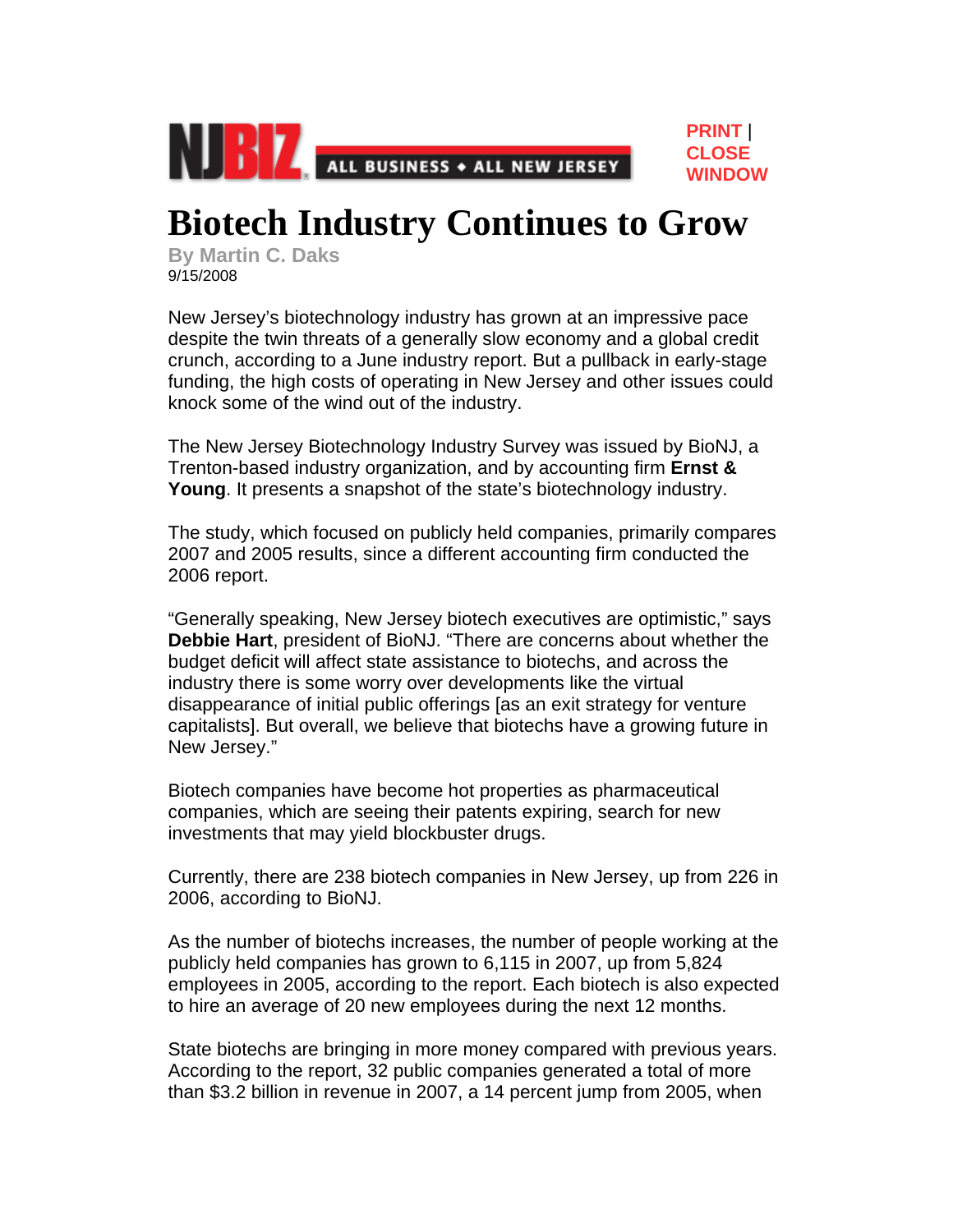they took in about \$2.8 billion. Spending also rose during the period, with companies spending a total of about \$1.2 billion on research and development efforts in 2007, up from \$737 million in 2005.

Much of their R&D efforts are directed toward oncology, with 41 percent reporting it as a primary focus. That is followed by infectious diseases, with 22 percent saying it is a primary focus, and autoimmune diseases, which are a primary focus of 15 percent of respondents. New Jersey biotechs are also exploring such areas as neurological and cardiovascular conditions, gene-cell therapy and medical devices.

"Despite disruptions in the credit markets and corresponding volatility in the equity markets, New Jersey's biotechnology industry is increasing significantly and could be one of the biggest drivers of employment and economic growth in the state going forward," says **Michael D. Becker**, chairman of BioNJ, and chief executive officer of **VioQuest Pharmaceuticals**, a Basking Ridge-based biotechnology company. "Life sciences in general, and New Jersey's firms in particular, continue to be a hotbed for investment along with merger and acquisition activity—after all, disease is relentless in both good economic times and bad."

But there are some clouds on the horizon.

In New Jersey and across the nation, early-stage companies are finding it tougher to attract funding for research, notes the BioNJ report. On an industry-wide basis, biotechs are also facing a slower and more demanding approval process.

Further, in a presidential election year, the industry is worried about possible legislation that would allow drug companies to sell biosimilars, or lower-cost, generic versions of biotech drugs. Currently, drug companies can only sell generic versions of chemical-based drugs.

There are local challenges, too, including fears that companies with highpaying drug and biotech jobs may bypass New Jersey for other states that offer lower operating costs, more state incentives, or both.

Last month, for example, Nutley-based **Hoffman-LaRoche Inc.** announced it will move its headquarters and facilities to California, home of **Genentech Inc.**, following a planned acquisition of the outstanding shares of Genentech it does not already own.

As part of the move, Roche says it will close its New Jersey manufacturing facilities, which employ 374 workers, although the company says it will beef up its R&D facilities here.